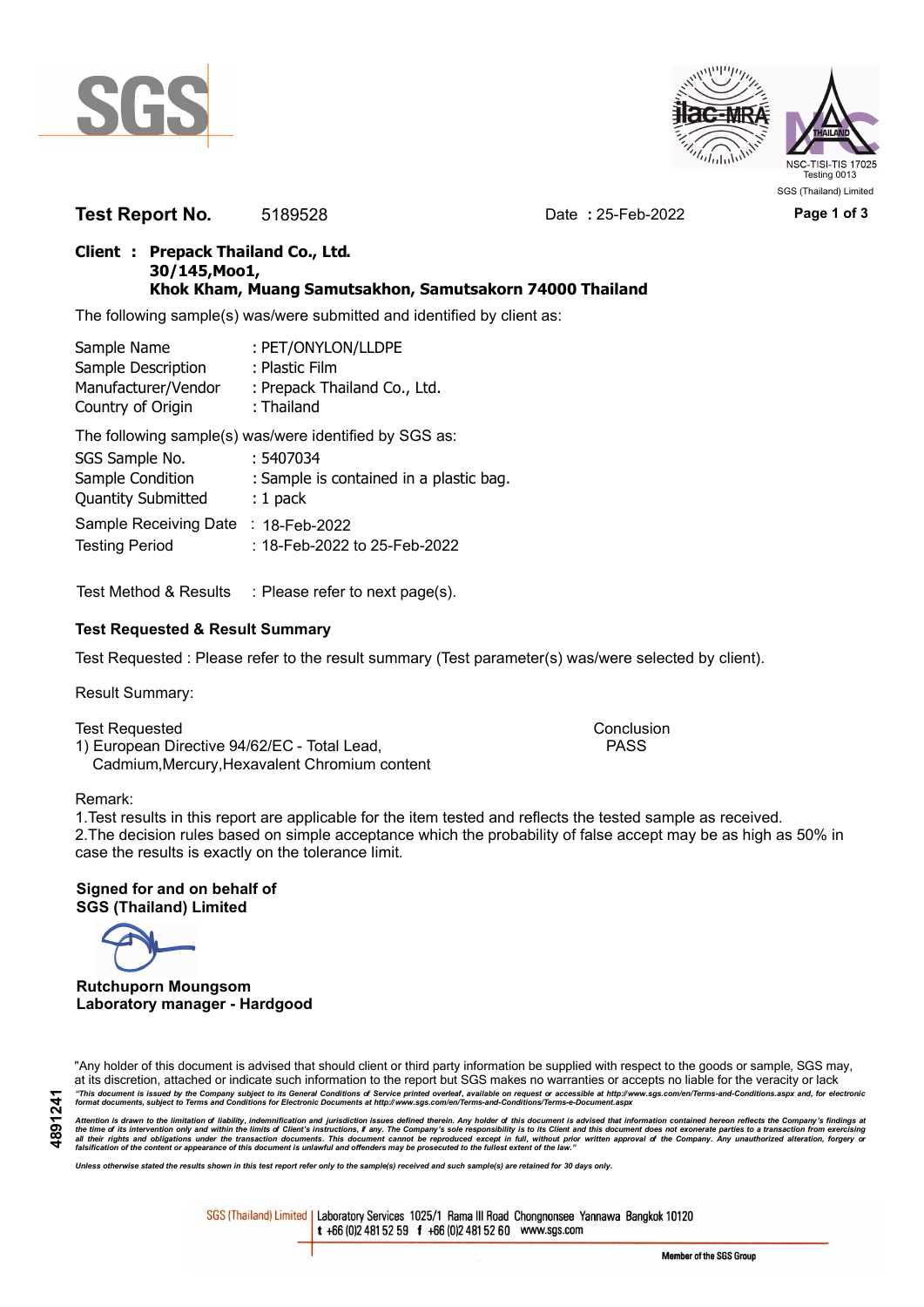



# **Test Report No.** 5189528 Date **:** 25-Feb-2022 **Page 2 of 3**

**TEST RESULTS**

### **European Directive 94/62/EC - Total Lead, Cadmium, Mercury and Hexavalent Chromium content**

Method: Pb, Cd: LBCH-16007 based on IEC 62321-5 edition 1.0 : 2013. Hg: LBCH-16007 based on IEC 62321-4 edition 1.1 : 2017. Analysis were performed by ICP-OES. Cr (VI): LBCH-18006 based on IEC 62321-7-2 edition 1.0 : 2017. Analysis was performed by UV-Vis.

| <b>Test Item</b>               | Result (1)<br>(mg/kg) | <b>Reporting Limit</b><br>(mg/kg) | <b>Permissible Limit</b><br>(mg/kg) |
|--------------------------------|-----------------------|-----------------------------------|-------------------------------------|
| Lead (Pb)***                   | ND.                   | 5                                 |                                     |
| Cadmium (Cd)***                | ND.                   | 5                                 |                                     |
| Mercury (Hg)***                | <b>ND</b>             | 5                                 | -                                   |
| Hexavalent Chromium (Cr VI)*** | <b>ND</b>             | 8                                 | -                                   |
| Total                          | <b>ND</b>             |                                   | 100                                 |
| Comment                        | <b>PASS</b>           | --                                |                                     |

Sample Description:

1. Clear plastic bag with multicolor printed

Note :

1. mg/kg = milligram per kilogram

2. ND = Not Detected

Remark: The test item(s) marked \*\*\* on test report is/are analyzed at SGS (Thailand) Limited, address: 41/16-20 and 41/23 Soi Rama III 59, Rama III road, Chongnonsee, Yannawa, Bangkok.

"Any holder of this document is advised that should client or third party information be supplied with respect to the goods or sample, SGS may, at its discretion, attached or indicate such information to the report but SGS makes no warranties or accepts no liable for the veracity or lack "This document is issued by the Company subject to its General Conditions of Service printed overleaf, available on request or accessible at http://www.sgs.com/en/Terms-and-Conditions.aspx and, for electronic<br>format docume

Attention is drawn to the limitation of liability, indemnification and jurisdiction issues defined therein. Any holder of this document is advised that information contained hereon reflects the Company's findings at<br>all th

*Unless otherwise stated the results shown in this test report refer only to the sample(s) received and such sample(s) are retained for 30 days only.*

SGS (Thailand) Limited | Laboratory Services 1025/1 Rama III Road Chongnonsee Yannawa Bangkok 10120 t +66 (0)2 481 52 59 f +66 (0)2 481 52 60 www.sgs.com